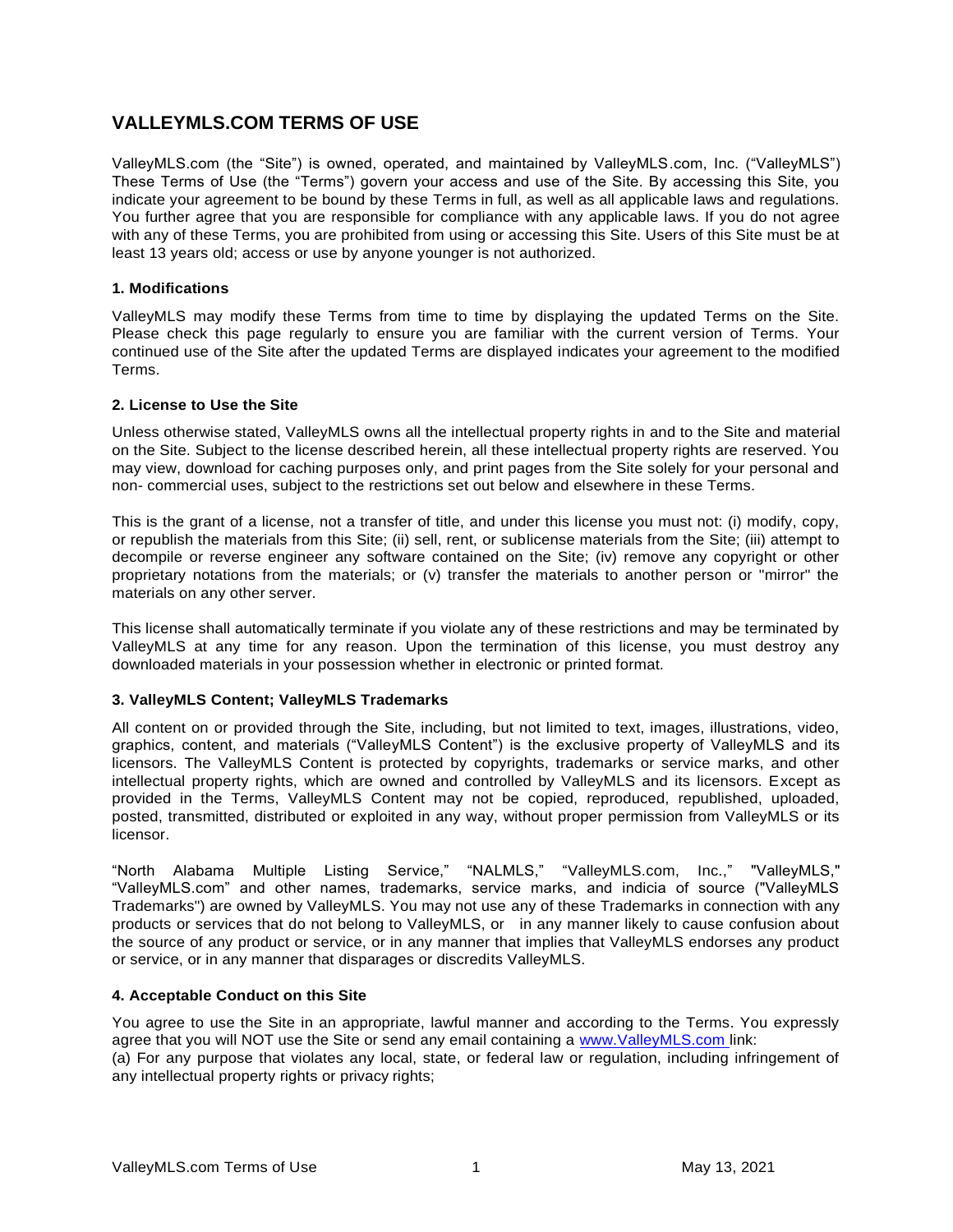(b) To engage in any conduct that is libelous, obscene, threatening, harassing, or defamatory, or conduct that encourages actions that may be unlawful or inappropriate;

(c) To send any unsolicited bulk or commercial messages (also known "spam"), or promote or advertise products or services;

(d) To conduct any systematic or automated data collection activities (including without limitation scraping, data mining, data extraction and data harvesting);

(e) To impersonate any person or entity, falsify any sender address, forge anyone's identity or perform any other fraudulent activity (such as "phishing");

(f) To transmit or otherwise make available through the Site any computer code, file, program or other element (including any virus, worm, malware, or other malicious computer code or software of any nature) that would interrupt, destroy, interfere with or otherwise cause any other effect that might reasonably be considered undesirable;

(g) To interfere with, or attempt to interfere with, any person's ability to use theSite;

(h) To attempt to or actually circumvent the Site's security or any means to control access to the Site.

### **5. Links, Frames and Metatags**

You may not frame the Site, or the content of the Site unless you first obtain ValleyMLS's express prior written consent in each case. You may not use metatags or any other "hidden text" that incorporates ValleyMLS Trademarks or marks confusingly similar to ValleyMLS Trademarks without our prior written consent.

### **6. Registered User Access and Privacy Policy**

You may choose to become a registered user of the Site to access certain features only available to registered users. You may terminate your registered user account at any time. Please review the ValleyMLS Privacy Policy to understand how your personally identifiable information is collected, used, and protected.

By registering on the Site, you are confirming that you are at least 19 years old and you consent to ValleyMLS use of your registered user information as described in the [ValleyMLS Privacy Policy.](http://haarimages.fnistools.com/Uploads/RECos/1293/ContentFiles/180719nalmlswebsiteprivacypolicy-clean.pdf) You are responsible for the security of your password and you are responsible for the activities that occur on the Site under your registered user account.

#### **7. Links to Third-Party Web Sites, Content, Advertisement**

The Site may contain links to websites controlled by third parties, content generated by a third party, or advertisements for a third party ("Third-Party Websites"). ValleyMLS is not responsible for Third-Party Websites or their content, activities, or privacy practices. Any information you share or actions you take on Third-Party Websites are governed by those sites' terms of use and privacy statements. Inclusion of Third-Party Websites does not indicate or imply ValleyMLS endorsement or approval of the Third-Party Website, or any organization, activity, content, product, or service associated with the Third-Party Websites. ValleyMLS make no representation or warranty whatsoever about the nature of Third-Party Websites, products, or services. Further, ValleyMLS is not responsible for any loss or damages incurred by you on any Third-Party Websites.

### **8. Digital Millennium Copyright Act (DMCA) Notice**

This Site follows the safe harbor provisions of the Digital Millennium Copyright Act 17 USC § 512. You can review ValleyMLS's DMCA policy [here.](http://haarimages.fnistools.com/Uploads/RECos/1293/ContentFiles/dmcacopyrightdatafinal.pdf)

#### **9. No Advice**

Nothing on this Site constitutes, or is meant to constitute, advice of any kind. The information and content on this Site is for informational purposes only. If you require advice in relation to any real estate, legal, or financial matter, you should consult an appropriate professional.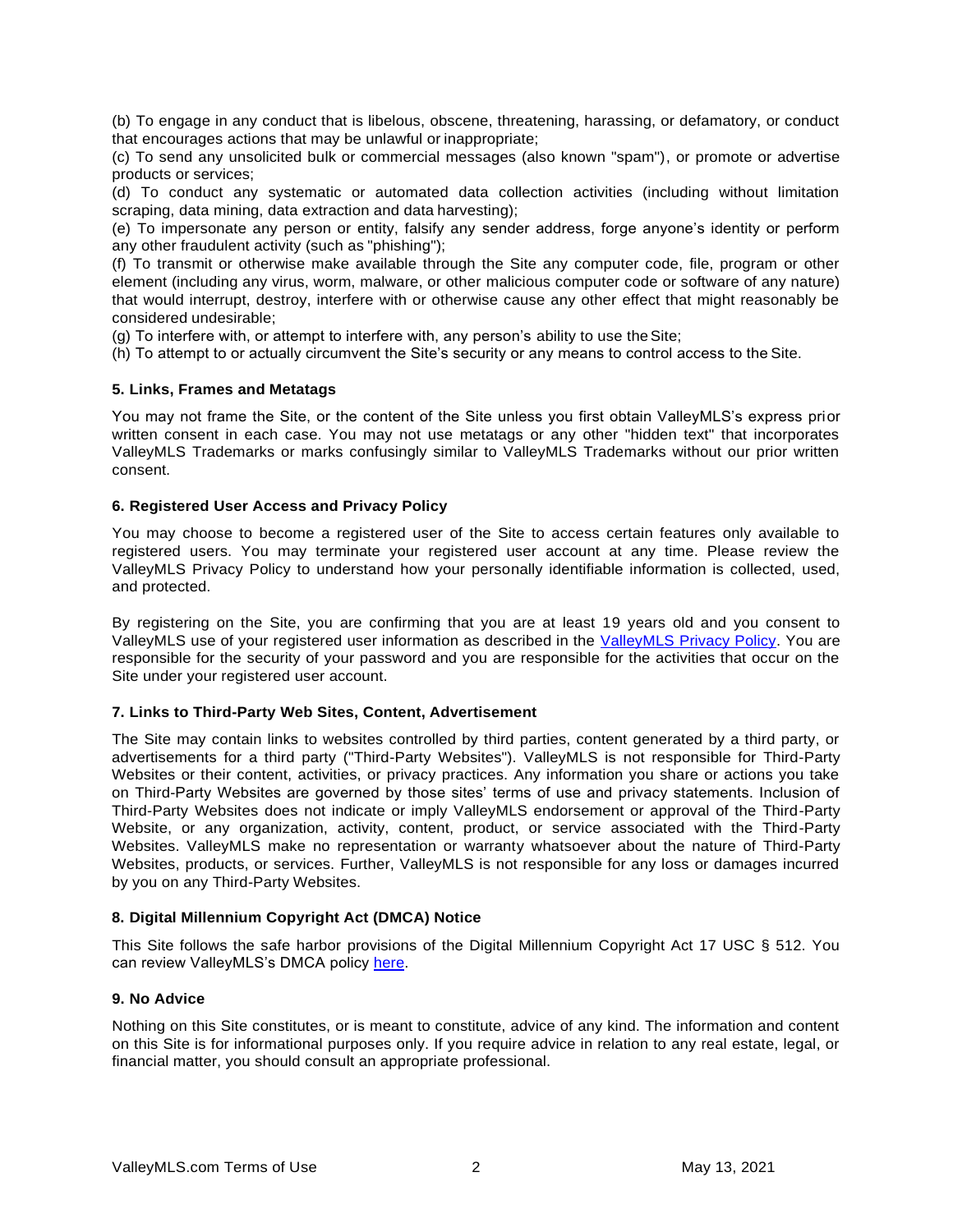### **10. No Warranties**

THE SITE IS AVAILABLE "AS IS" AND "AS AVAILABLE." TO THE MAXIMUM EXTENT PERMITTED UNDER LAW, ValleyMLS DISCLAIMS ALL EXPRESS OR IMPLIED WARRANTIES, INCLUDING ANY WARRANTY OF MERCHANTABILITY OR FITNESS FOR A PARTICULAR PURPOSE (EVEN IF THAT PURPOSE HAS BEEN DISCLOSED) AND ANY WARRANTY THAT THE SITE (1) WILL BE UNINTERRUPTED, FREE FROM ERRORS, OR FREE FROM VIRUSES, WORMS, "TROJAN HORSES" OR OTHER MALICIOUS CODE OR HARMFUL FEATURES OR (2) WILL MEET YOUR REQUIREMENTS OR BE ACCURATE, COMPLETE, TIMELY, RELIABLE, OR NON-INFRINGING. FURTHER, ValleyMLS DOES NOT WARRANT OR MAKE ANY REPRESENTATIONS CONCERNING THE ACCURACY, LIKELY RESULTS, SECURITY, OR RELIABILITY OF THE USE OF THE SITE OR ANY SITES LINKED TO THIS SITE. ValleyMLS RESERVES THE RIGHT TO CORRECT ANY ERRORS IN THE SITE. IF YOU RELY ON OUR SITE, YOU DO SO ENTIRELY AT YOUR OWN RISK.

### **11. Limitation of Liability**

TO THE FULLEST EXTEXT PERMITTED BY LAW, UNDER NO CIRCUMSTANCES WILL ValleyMLS (OR ITS MEMBERS, DIRECTORS, OFFICERS, EMPLOYEES, SERVICE PROVIDERS, REPRESENTATIVES AND AGENTS) BE LIABLE TO YOU OR ANY THIRD PARTY FOR USE OF THE SITE, INCLUDING ANY (1) ERRORS, OMISSIONS, INTERRUPTIONS, OR INACCURACIES IN OUR SITE, (2) FAILURE TO STORE OR PRESERVE INFORMATION IN CONNECTION WITH YOUR REGISTERED USER ACCOUNT, OR (3) DIRECT, INDIRECT, INCIDENTAL, CONSEQUENTIAL, SPECIAL, PUNITIVE, OR EXEMPLARY DAMAGES (INCLUDING LOST REVENUES OR PROFITS, LOSS OF BUSINESS, OR LOSS OF DATA) ARISING OUT OF YOUR USE OR MISUSE OF THE SITE, REGARDLESS OF THE THEORY OF LIABILITY, WHETHER TORT (INCLUDING NEGLIGENCE), CONTRACT, OR ANY OTHER LEGAL OR EQUITABLE THEORY AND EVEN IF ValleyMLS IS ADVISED OF THE POSSIBILITY OF SUCH DAMAGES OR LOSS.

YOU RELEASE ValleyMLS (AND ITS MEMBERS, DIRECTORS, OFFICERS, EMPLOYEES, SERVICE PROVIDERS, REPRESENTATIVES AND AGENTS) FROM ANY CLAIM RELATING TO YOUR USE OF THE SITE. YOU AGREE THAT THE LIABILITY OF ValleyMLS (AND ITS MEMBERS, DIRECTORS, OFFICERS, EMPLOYEES, SERVICE PROVIDERS, REPRESENTATIVES, AND AGENTS), IF ANY, ARISING OUT OF ANY LEGAL CLAIM ARISING FROM YOUR USE OF THE SITE WILL NOT EXCEED \$1,000.00 IN THE AGGREGATE.

### **12. Indemnification**

You agree to defend, indemnify and hold harmless ValleyMLS (and its members, directors, officers, employees, service providers, representatives, and agents) against all liabilities, losses, damages, and costs (including reasonable attorneys' fees) that they may incur based on claims arising out of (1) your use of our Site, or (2) a violation of these Terms. ValleyMLS reserves the right, at our own expense, to assume the exclusive defense and control of any matter for which we are entitled to indemnification. You agree to provide us with whatever cooperation we reasonably request.

### **13. Changes to Site; Termination**

ValleyMLS reserves the right to make changes to this Site or discontinue the Site at any time for any reason without notice. You may stop using the Site at any time. ValleyMLS reserves the right to terminate, limit, or suspend your access to this Site at any time for any reason with or without notice to you. Paragraphs 1, 3, 4, 5, 7, 8, 9, 10, 11, 12, 13 and 14 of these Terms (along with any other provision that by its terms contemplates survival) survive any termination of these Terms.

### **14. General**

(a) Entire Agreement: These Terms are the complete agreement between you and ValleyMLS regarding your use of our Site.